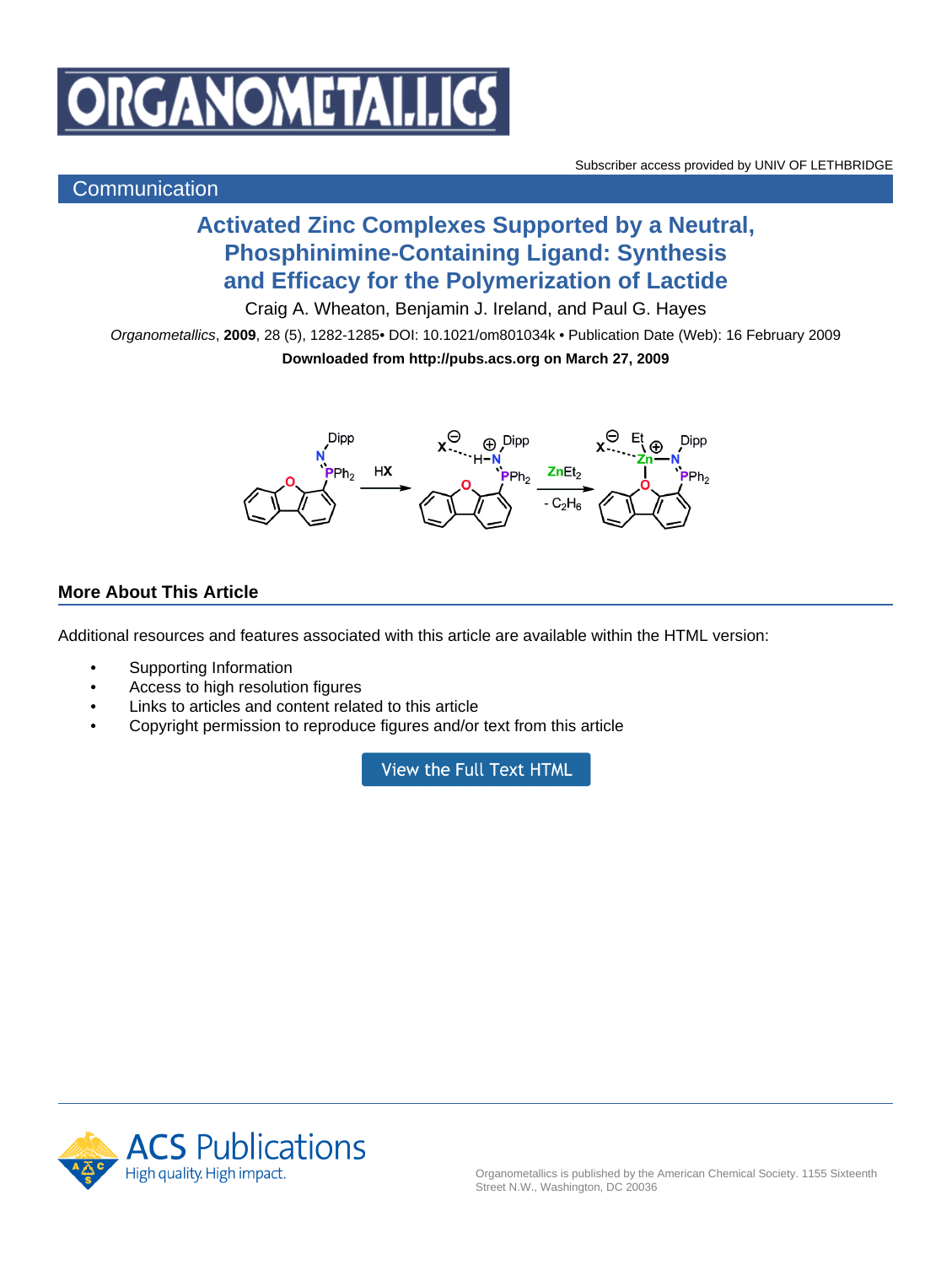## **Activated Zinc Complexes Supported by a Neutral, Phosphinimine-Containing Ligand: Synthesis and Efficacy for the Polymerization of Lactide**

Craig A. Wheaton, Benjamin J. Ireland, and Paul G. Hayes\*

*Department of Chemistry and Biochemistry, University of Lethbridge, 4401 University Drive, Lethbridge, AB, T1K 3M4, Canada*

*Recei*V*ed October 27, 2008*

*Summary: A general approach for the synthesis of cationic zinc complexes supported by neutral ancillary ligands has been developed and exploited to prepare*  $[\mathbf{L}H][B(C_6F_5)_4]$  ( $\mathbf{L}$  = *4-(2,6-i Pr2-C6H3NPPh2)dbf),* **1a***, and [***L***H][SO3CF3],* **1b***) using*  $[HNMe<sub>2</sub>Ph][B(C<sub>6</sub>F<sub>5</sub>)<sub>4</sub>]$  and triflic acid, respectively. Reactions *of* **1a** *and* **1b** *with diethylzinc afforded the corresponding complexes [LZnEt][B(C<sub>6</sub>F<sub>5</sub>)<sub>4</sub>], 2a, and [LZnEt(OSO<sub>2</sub>CF<sub>3</sub>)], 2b. Both zinc complexes have exhibited notable activities for the catalytic polymerization of L-lactide.*

Polylactide has received growing attention in recent years as an environmentally friendly, potentially carbon neutral alternative to conventional polyolefins. Consequently, the development of new single-site metal catalysts for the ring-opening polymerization of lactide has seen tremendous growth over the past decade.1 Several important families of single-site zinc catalysts have been developed that exhibit high polymerization activity; $\frac{2}{3}$ however, these studies have predominantly employed neutral catalyst species supported by anionic ancillary ligands. A handful of recent studies have considered the use of neutral ligands,<sup>3</sup> though very few cationic species have been successfully applied to lactide polymerization.<sup>2e,4</sup> This is surprising given that borane-activated ion-pairs have realized significant success in the field of olefin polymerization catalysis.<sup>5</sup> For these reasons, we were motivated to prepare sterically and electroni-

- (1) For general reviews see: (a) O'Keefe, B. J.; Hillmyer, M. A.; Tolman, W. B. *J. Chem. Soc., Dalton Trans.* **2001**, 2215–2224. (b) Wu, J.; Yu, T.-L.; Chen, C.-T.; Lin, C.-C. *Coord. Chem. Re*V*.* **<sup>2006</sup>**, *<sup>250</sup>*, 602–626. (c) Platel, R. H.; Hodgson, L. M.; Williams, C. K. *Polym. Re*V*.* **2008**, *48*, 11–63.
- (2) (a) Cheng, M.; Attygalle, A. B.; Lobkovsky, E. B.; Coates, G. W. *J. Am. Chem. Soc.* **1999**, *121*, 11583–11584. (b) Chisholm, M. H.; Eilerts, N. W.; Huffman, J. C.; Iyer, S. S.; Pacold, M.; Phomphrai, K. *J. Am. Chem. Soc.* **2000**, *122*, 11845–11854. (c) Williams, C. K.; Breyfogle, L. E.; Choi, S. K.; Nam, W.; Young, V. G., Jr.; Hillmyer, M. A.; Tolman, W. B. *J. Am. Chem. Soc.* **2003**, *125*, 11350–11359. (d) Hill, M. S.; Hitchcock, P. B. *J. Chem. Soc., Dalton. Trans.* **2002**, 4694–4702. (e) Lian, B.; Thomas, C. M.; Casagrande, O. L., Jr.; Lehmann, C. W.; Roisnel, T.; Carpentier, J.-F. *Inorg. Chem.* 2007, 46, 328-340. (f) Alonso-Moreno, C.; Garcés, A.; Sànchez-Barba, L.-F.; Fajardo, M.; Fernández-Baeza, J.; Otero, A.; Lara-Sánchez, A.; Antiñolo, A.; Broomfield, L.; López-Solera, M. I.; Rodri´guez, A. M. *Organometallics* **2008**, *27*, 1310–1321. (g) Chen, H.-Y.; Tang, H.-Y.; Lin, C.-C. *Macromolecules* **2006**, *39*, 3745–3752. (h) Zhang, C.; Wang, Z.-X. *J. Organomet. Chem.* **2008**, *693*, 3151–3158.

(3) (a) Jensen, T. R.; Breyfogle, L. E.; Hillmyer, M. A.; Tolman, W. B. *Chem. Commun.* **2004**, 2504–2505. (b) Boerner, J.; Herres-Pawlis, S.; Fluorke, U.; Huber, K. *Eur. J. Inorg. Chem.* **2007**, 5645–5651. (c) Jeong, J. H.; An, Y. H.; Kang, Y. K.; Nguyen, Q. T.; Lee, H.; Novak, B. M. *Polyhedron* **2007**, *27*, 319–324.

(5) Chen, E. Y.-X.; Marks, T. J. *Chem. Re*V*.* **<sup>2000</sup>**, *<sup>100</sup>*, 1391–1434.

**Chiral Region** 



**Figure 1.** General structure of ligand **L**, to which a chiral group will be added in future generations of catalyst design.

cally unsaturated zinc complexes of the form  $[LZnR]^+$  as homogeneous catalysts for lactide polymerization. Such activated species might be expected to show enhanced activity due to more facile coordination of lactide to the metal center.6 To the best of our knowledge, the results reported herein constitute the first single-site cationic zinc species supported by neutral ligands to be used for the polymerization of lactide.

A novel neutral ligand (**L**) has been designed whereby a single phosphinimine substituent is attached at the 4 position of dibenzofuran (dbf). This ligand is intended to coordinate in a bidentate manner through the phosphinimine nitrogen and the oxygen of the dbf backbone to afford six-membered metallacycles. The modular phosphinimine functionality, which allows for a high degree of steric and electronic tunability, is also chemically robust and serves as an excellent electron donor.<sup>7</sup> In addition, the <sup>31</sup>P NMR handle is particularly useful, as the phosphinimine is highly sensitive to the chemical environment, exhibiting large downfield shifts upon coordination to a Lewis acid. As the dbf backbone can be easily substituted at the 6 position,<sup>8</sup> we envision developing enantioselective catalysts by installation of chiral functionalities at this site (Figure 1).

The general ligand framework is easily synthesized by reaction of the phosphine precursor, generated according to a modified literature procedure,<sup>9</sup> with an appropriate aryl-azide

<sup>\*</sup> Corresponding author. E-mail: p.hayes@uleth.ca.

<sup>(4) (</sup>a) Sarazin, Y.; Schormann, M.; Bochmann, M. *Organometallics* **2004**, *23*, 3296–3302. (b) Samantaray, M. K.; Katiyar, V.; Roy, D.; Pang, K.; Nanavati, H.; Stephen, R.; Sunoj, R. B.; Ghosh, P. *Eur. J. Inorg. Chem.* **2006**, 2975–2984. (c) Dagorne, S.; Le Bideau, F.; Welter, R.; Bellemin-Laponnaz, S.; Maisse-Francoise, A. *Chem.*-*Eur. J.* **<sup>2007</sup>**, *<sup>13</sup>*, 3202–3217.

<sup>(6)</sup> The ring-opening polymerization of lactide by metal catalysts is known to occur by a coordination-insertion mechanism. For details, see: (a) Kricheldorf, H. R.; Berl, M.; Scharnagl, N. *Macromolecules* **1988**, *21*, 286–293. (b) Dubois, P.; Jacobs, C.; Jerome, R.; Teyssie, P. *Macromolecules* **1991**, *24*, 2266–2270.

<sup>(7) (</sup>a) Courtenay, S.; Walsh, D.; Hawkeswood, S.; Wei, P.; Das, A. K.; Stephan, D. W. *Inorg. Chem.* **2007**, *46*, 3623–3631. (b) Cavell, R. G.; Kamalesh Babu, R. P.; Aparna, K. J. *J. Organomet. Chem.* **2001**, *617*, 158– 169. (c) Welch, G. C.; Piers, W. E.; Parvez, M.; McDonald, R. *Organometallics* **2004**, *23*, 1811–1818. (d) Zhu, D.; Budzelaar, P. H. M. *Organometallics* **2008**, *27*, 2699–2705.

<sup>(8)</sup> Haenel, M. W.; Fieseler, H.; Jakubik, D.; Gabor, B.; Goddard, R.; Kruger, C. *Tetrahedron Lett.* **1993**, *34*, 2107–2110.

<sup>(9)</sup> Haenel, M. W.; Jakubik, D.; Rothenberger, E.; Schroth, G. *Chem. Ber.* **1991**, *124*, 1705–1710.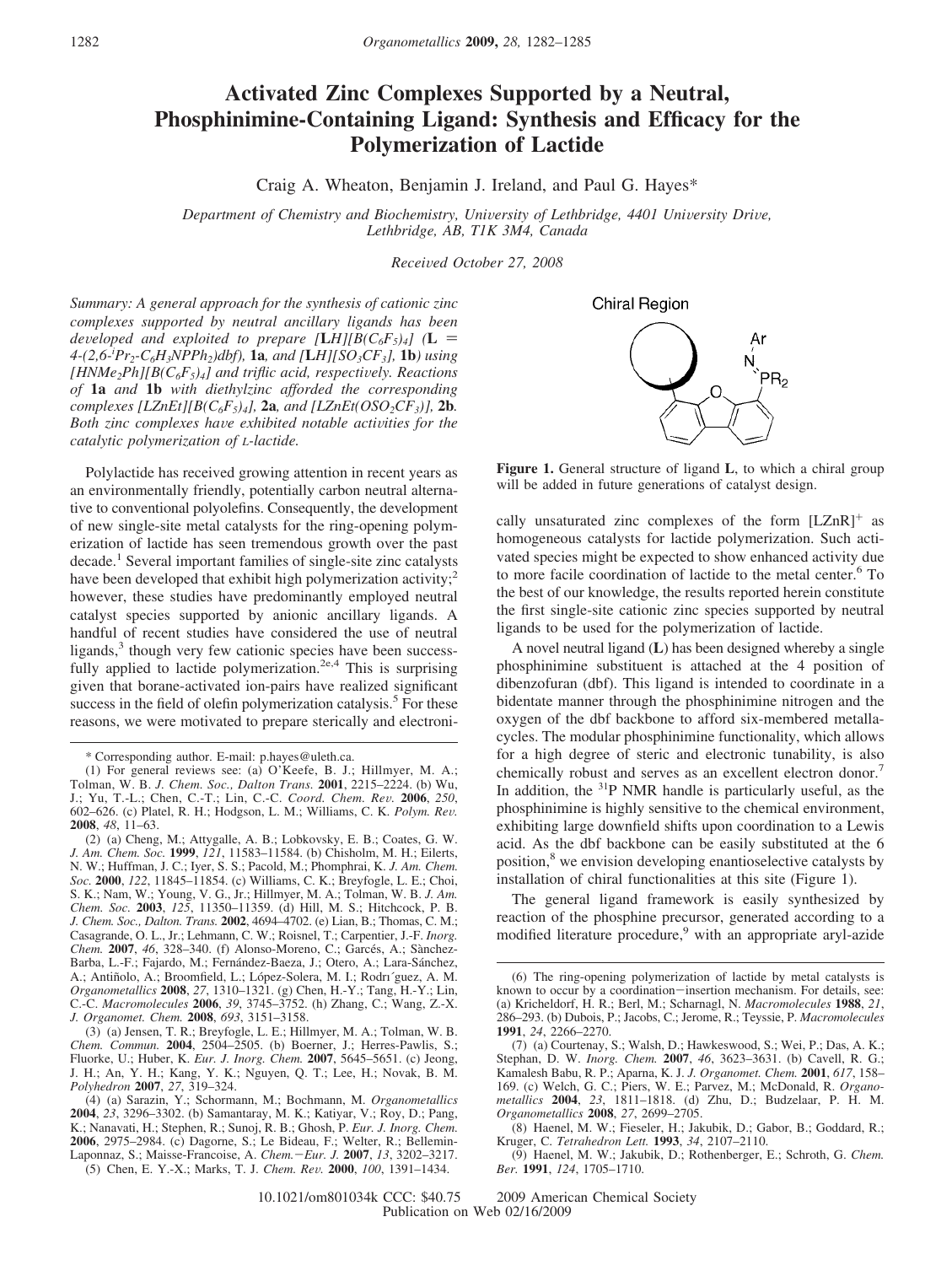

under standard Staudinger conditions.<sup>10</sup> Specifically, the Dipp (2,6-diisopropylphenyl)-substituted ligand, which has been isolated as an analytically pure white powder in 79% yield, has been employed in the present work (Scheme 1). Ligand **L** gives rise to a single resonance at  $\delta$  -13.4 in the <sup>31</sup>P{<sup>1</sup>H} NMR<br>(benzene-*d*) spectrum and an overall C symmetry is observed (benzene- $d_6$ ) spectrum, and an overall  $C_s$  symmetry is observed. The isopropyl groups are chemically equivalent on the NMR time scale, as evidenced by a single isopropyl methyl resonance at  $\delta$  1.06 and 24.37 in the <sup>1</sup>H and <sup>13</sup>C{<sup>1</sup>H} NMR spectra, respectively.

X-ray quality single crystals of **L** were readily obtained, and its molecular structure was determined crystallographically (Figure 2). The ligand binding geometry can be roughly defined by measurement of two torsion angles, which measure the rotation about the  $P1-C2$  and  $P1-N1$  bonds. An ideal sixmembered chelate ring would have C1-C2-P1-N1 and C2-P1-N1-C25 torsion angles of 0° and 180°, respectively. The solid state structure of the free ligand, however, exhibits corresponding torsion angles of 168.0(2)° and 155.7(2)°. The significant rotation about the P1-C2 bond is likely a result of steric interactions between the dbf backbone and the bulky Dipp group of the phosphinimine functionality.

Protonated derivatives of **L** were prepared by reaction with the anilinium acid  $[HNMe<sub>2</sub>Ph][B(C<sub>6</sub>F<sub>5</sub>)<sub>4</sub>]$  to give  $[LH]$ - $[B(C_6F_5)_4]$ ,<sup>11</sup> **1a**, and triflic acid to afford [LH][SO<sub>3</sub>CF<sub>3</sub>], **1b** (Scheme 2). Both compounds were isolated as analytically pure, thermally stable white solids in excellent yield (97% and 85%, respectively). The conjugate base byproduct either can be removed, as in the case of **1a**, or is itself a weakly coordinating anion, as happens with **1b**. 12

Compound **1a** exhibits a 31P{1 H} NMR resonance at *δ* 36.1 in a 1:1 benzene- $d_6$ /bromobenzene- $d_5$  solvent mixture, which is shifted 49.4 ppm downfield relative to the neutral ligand. The acidic proton appears as a doublet at  $\delta$  4.96 in the <sup>1</sup>H NMR spectrum, with a  $\frac{2J_{\text{PH}}}{2}$  of 9.3 Hz. This coupling is similar to that reported for related aminophosphonium salts and is thus indicative of a two-bond separation between the hydrogen and



**Figure 2.** Molecular structure of neutral ligand **L** (depicted with 30% probability ellipsoids, H atoms are omitted for clarity). Selected bond distances ( $\AA$ ) and angles (deg):  $P(1)-N(1) = 1.559(2)$ ,  $N(1)-P(1)-C(2) = 106.9(1), C(25)-N(1)-P(1) = 127.2(2).$ 

**Scheme 2. Synthesis of Protonated Ligand Derivatives 1a and 1b and Zinc Complexes 2a and 2b**



phosphorus atoms.<sup>13</sup> The molecule retains  $C_s$  symmetry upon protonation, as evidenced by a single isopropyl methyl doublet at 0.56 ppm in the <sup>1</sup>H NMR spectrum. The borate anion exhibits the expected 19F NMR spectrum, with *ortho*, *para*, and *meta* fluorine environments resonating at  $-131.6$ ,  $-162.4$ , and  $-166.2$  ppm, respectively. These resonances do not differ significantly from those of the anilinium salt precursor and are consistent with a noncoordinating anion.<sup>14</sup> Similar spectroscopic signatures were observed for triflate derivative **1b**, which gives rise to a single  ${}^{31}P{^1H}$  NMR resonance at  $\delta$  33.5 (a 46.9 ppm downfield shift relative to the neutral ligand). Likewise, **1b** also retains  $C_s$  symmetry in solution.

In an effort to unambiguously locate the acidic proton, the solid state structure of **1b** was determined (Figure 3). It was located from the electron density map and refined freely. A significant hydrogen-bonding interaction between the triflate anion and H1n is noted  $(N1-\text{O4} = 2.789(2)$  Å). Further evidence for the protonation of the phosphinimine nitrogen is provided by a P-N bond (P1-N1 = 1.633(2) Å) elongation of 0.07 Å, relative to that observed in the neutral structure. The torsion angles about the C-P (C1-C2-P1-N1 =  $64.9(2)°$ ) and P-N bonds  $(C2-P1-N1-C25 = -34.6(2)°)$  are both distorted from ideal chelate geometry. However, unlike the neutral analogue, the major distortion is rotation about the P-<sup>N</sup> bond, which is presumably due to the cation-anion hydrogenbonding interaction.

Bochmann et al. have previously reported the synthesis of cationic zinc complexes prepared from a protonated diazadiene ligand; $15$  the present work utilizes a similar methodology, which

(13) López-Leonardo, C.; Alajarı´n, M.; Llamas-Lorente, P.; Bautista, D.; Jimeno, M. L.; Alkorta, I.; Elguero, J. *Struct. Chem.* **2003**, *14*, 391– 397.

(14) Horton, A. D. *Organometallics* **1996**, *15*, 2675–2677.

(15) (a) Hannant, M. D.; Schormann, M.; Bochmann, M. *J. Chem. Soc., Dalton Trans.* **2002**, *22*, 4071–4073. (b) Hannant, M. D.; Schormann, M.; Hughes, D. L.; Bochmann, M. *Inorg. Chim. Acta* **2005**, *358*, 1683–1691.

<sup>(10) (</sup>a) Meyer, J.; Staudinger, H. *Hel*V*. Chim. Acta* **<sup>1919</sup>**, *<sup>2</sup>*, 635–646. (b) Alajarin, M.; Lopez-Leonardo, C. L.; Llamas-Lorente, P. L.; Bautista, D. *Synthesis* **2000**, *14*, 2085–2091.

<sup>(11)</sup> The noncoordinating nature of the  $B(C_6F_5)_4$ <sup>-</sup> anion has been well established: Krossing, I.; Raabe, I. *Angew. Chem., Int. Ed.* **2004**, *43*, 2066– 2090.

<sup>(12)</sup> Synthesis of **1a**: Under an argon atmosphere, neutral ligand **L** (0.098 g, 0.186 mmol) was combined with 1 equiv of the anilinium activator  $[HNMe_2Ph][B(C_6F_5)_4]$  (0.150 g, 0.187 mmol) in 2 mL of benzene. Immediately upon combining the reagents, the formation of a pale yellow oil was observed. The reaction mixture was allowed to stir for 5 min at ambient temperature, and then the benzene was decanted. The remaining oil was washed twice with pentane and dried under vacuum to afford protonated ligand **1a** as a white powder in 97% yield (0.217 g, 0.180 mmol). Synthesis of **1b** was performed in an analogous manner. See the Supporting Information for full details of the synthesis and characterization of both compounds.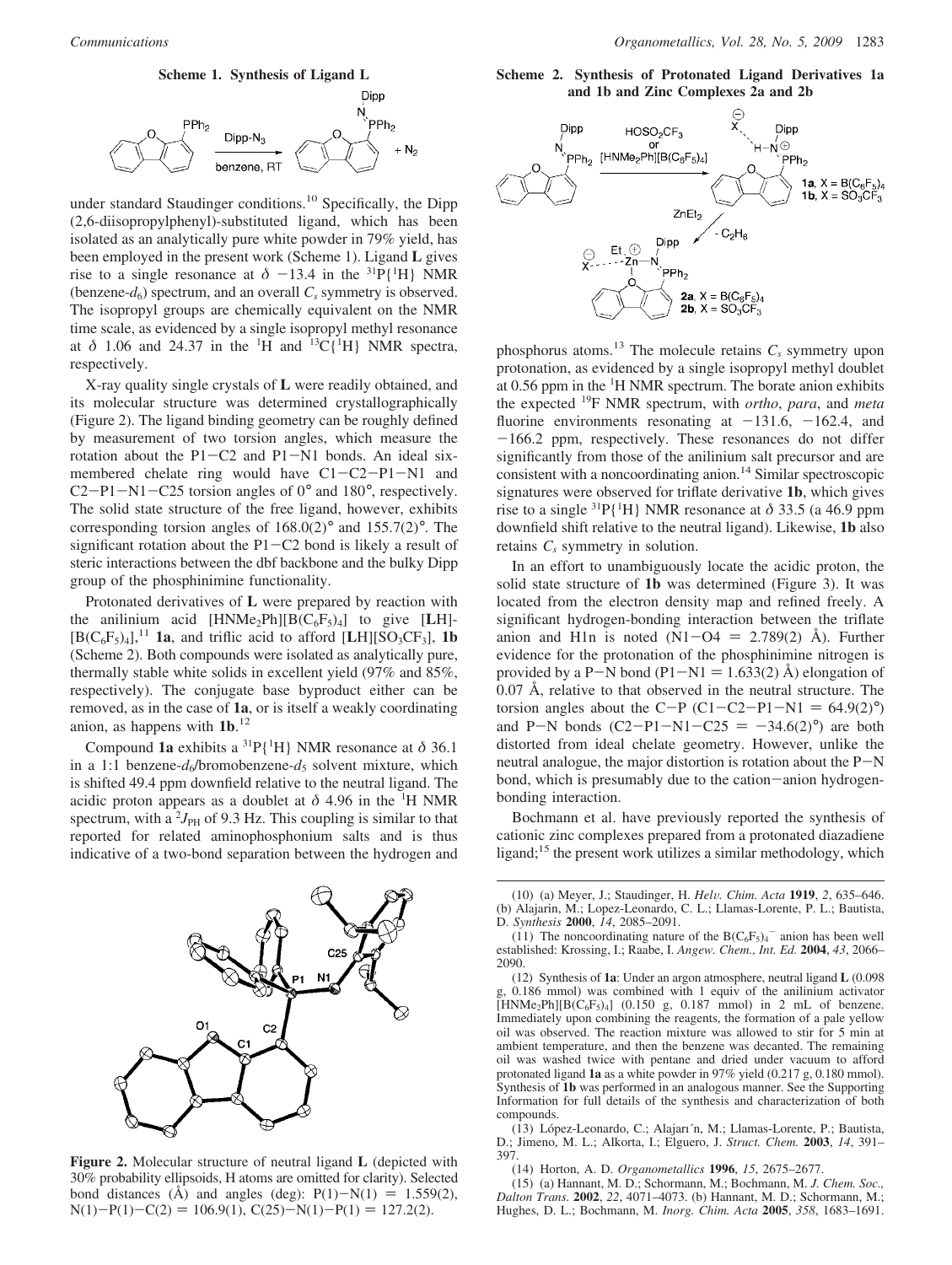

**Figure 3.** Molecular structure of  $1b \cdot 0.5C_6H_6$  (30% probability ellipsoids, benzene solvent molecule and all H atoms except H1n are omitted for clarity). Selected bond distances (Å) and angles (deg):  $P1-N1 = 1.633(2)$ ,  $N1-O4 = 2.789(2)$ ,  $N1-P1-C2 =$  $109.59(8)$ , C25-N1-P1= 126.83(13), C25-N1-H1n = 116(2),  $P1-N1-H1n = 116(2), N1-H1n-O4 = 166(2).$ 

to the best of our knowledge represents only the second example of such a synthetic route. The isolation of the protonated ligand prior to complexation is necessary because diethylzinc does not bind to the ligand to form the requisite neutral complex, and thus, a one-pot synthesis does not afford the desired cationic species as cleanly as the stepwise procedure described herein. In addition, the one-pot reaction of a neutral ligand with EtZnCl and  $K[B(C_6F_5)_4]$  does not generate the desired cationic zinc species as a salt metathesis product.

Reaction of **1a** or **1b** with diethylzinc occurs via an alkane elimination pathway with loss of ethane and concomitant generation of complexes [**L**ZnEt][B(C6F5)4], **2a**, and [**L**ZnEt-  $(OSO<sub>2</sub>CF<sub>3</sub>)$ ], **2b**, respectively.<sup>16</sup> The formation of ethane was corroborated by observation of effervescence and a resonance at  $\delta$  0.80 in the <sup>1</sup>H NMR spectra of both complexes. This signal disappeared completely upon exposure of the samples to three freeze-pump-thaw cycles. Complexes **2a** and **2b** were isolated as well-behaved white solids in good yield (87% and 83%, respectively) and were established to be indefinitely stable if stored under an inert atmosphere. Similar to **1a** and **1b**, complexes 2a and 2b exhibit downfield  ${}^{31}P[{^1}H]$  NMR signals of δ 30.1 and 26.9 in 1:1 benzene-*d*<sub>6</sub>/bromobenzene-*d*<sub>5</sub> solvent, indicative of tight phosphinimine binding to the zinc center. Both complexes exhibit the anticipated methyl (**2a**, *δ* 1.00; **2b**, *δ* 1.36) and methylene (**2a**, *δ* 0.73; **2b**, *δ* 0.80) <sup>1</sup> H NMR resonances, which integrate as 3H and 2H, respectively, and are thus consistent with the presence of a single ethyl group. The 19F NMR spectrum of **2a** changes very little compared with the protonated precursor  $(\delta -131.6, -162.4, -166.2)$ . Specifically, the 19F NMR spectrum of **2a** is consistent with a noncoordinating  $B(C_6F_5)_4$ <sup>-</sup> anion with no indication of fluorine atom or  $C_6F_5$  transfer to the metal center, even after prolonged periods in solution at elevated temperature. Likewise, no evidence was observed for close Zn-F contacts in solution. Thus, complex **2a** is best described as a fully separated ionpair. While the synthesis of cationic metal complexes using anilinium salts is well established, to the best of our knowledge the only previous example of isolation of a protonated ligand prior to reaction with a metal alkyl is that of the diazadiene ligand (*vide supra*).<sup>15</sup>

Although repeated attempts to grow X-ray quality crystals of **2a** were unsuccessful, the molecular structure of **2b** has been crystallographically established (Figure 4). Unsurprisingly, the crystal data reveal that the more strongly coordinating triflate anion is bound to the zinc center. A high degree of disorder exists in the structure, necessitating the modeling of the zinc atom, the ethyl group, and the dbf portion of the ligand together as a 66:34 disorder over two sites. This disorder appears to result from an interplay between the steric interaction of the ethyl group and ligand versus binding strength of the zinc center and the oxygen atom of the dbf framework. The major component of the disorder has a geometry in which the ethyl group is rotated away from the Dipp group, resulting in a long Zn-O interaction  $(Zn-O1 = 2.60(1)$  Å). In the less abundant component, the ethyl group is rotated toward the Dipp group in a more sterically encumbered position, but the  $Zn-O$  bond distance is substantially shorter (Znb-O1b = 2.08(2) Å). Interestingly, there is a widening of the  $N-Zn-C<sub>ethyl</sub>$  bond angle in the minor component (N-Zn-C37 = 131.6(2)°; N-Znb-C37b = 138.8(5)°), rather than the opposite effect, which would be expected from stronger coordination of the oxygen atom. This can be attributed to the enhanced steric repulsion between the ethyl and Dipp groups. These observations suggest that while the  $Zn-O$ interaction is not as strong as the Zn-N bonding, it is likely to play a key role in the chemistry of the system. For both components, torsion angles about the  $C-P(N1-P1-C2-C1)$  $= 20(2)°$ ) and P-N bonds (C2-P1-N1-C25 = -156.1(6)°) are close to ideal.

While the solid state structure of **2b** indicates that the triflate anion is coordinated to zinc  $(Zn-O4 = 2.069(4)$  Å), it is anticipated that it should be highly susceptible to displacement,<sup>17</sup> a phenomenon that has been successful for generating cationic supramolecular materials of late transition metals.<sup>18</sup> Thus, while the complex should not be considered a true ion-pair, we view it as more accurately described as "activated".

Preliminary investigations of the reactivity of **2a** and **2b** toward the catalytic ring-opening polymerization of L-lactide have been undertaken. Polymerization experiments were performed on an NMR scale in 1:1 benzene- $d_6$ /bromobenzene- $d_5$ solvent, and conversions were determined by integration of the lactide <sup>1</sup> H NMR methine resonance. With an initial 1 M concentration of L-lactide and a 1% catalyst loading, complex **2a** gave 90% conversion after 6 h at 100 °C, while **2b** required 9 h to reach 85% conversion under the same conditions, as determined by *in situ* NMR analysis. We suggest that the reduced activity of **2b** compared with **2a** is likely a direct result of competitive coordination of the triflate anion, a conclusion that is consistent with the observed coordination of the anion in the crystal structure of the complex. Material isolated from preparative ring-opening polymerization (ROP) experiments was

<sup>(16)</sup> Synthesis of **2a**: Under an argon atmosphere, a slight excess of diethylzinc (21  $\mu$ L, 0.127 mmol) was added to a solution of **1a** (150 mg, 0.124 mmol) in 5 mL of toluene. The reaction mixture was heated to 100 °C for 16 h, and the solvent was then removed under vacuum. The crude product was dissolved in a minimum amount of bromobenzene and precipitated as a pale yellow oil by addition of pentane. The solvent was decanted, and the oil was washed twice with pentane and dried under vacuum to yield **2a** as a white powder in 87% yield (141 mg, 0.108 mmol). The synthesis of **2b** was performed in an analogous manner. See the Supporting Information for full details of the synthesis and characterization of both compounds. .

<sup>(17) (</sup>a) Gosiewska, S.; Cornelissen, J. J. L. M.; Lutz, M.; Spek, A. L.; van Koten, G.; Klein Gebbink, R. J. M. *Inorg. Chem.* **2006**, *45*, 4214– 4227. (b) Fielden, J.; Gunning, P. T.; Long, D.-L.; Nutley, M.; Ellern, A.; Ko¨gerler, P.; Cronin, L. *Polyhedron* **2006**, *25*, 3474–3480.

<sup>(18)</sup> For general reviews see: (a) Puddephatt, R. J. *Chem. Soc. Re*V*.* **<sup>2008</sup>**, *<sup>37</sup>*, 2012–2027. (b) Puddephatt, R. J. *Coord. Chem. Re*V*.* **<sup>2001</sup>**, *<sup>216</sup>*, 313– 332.